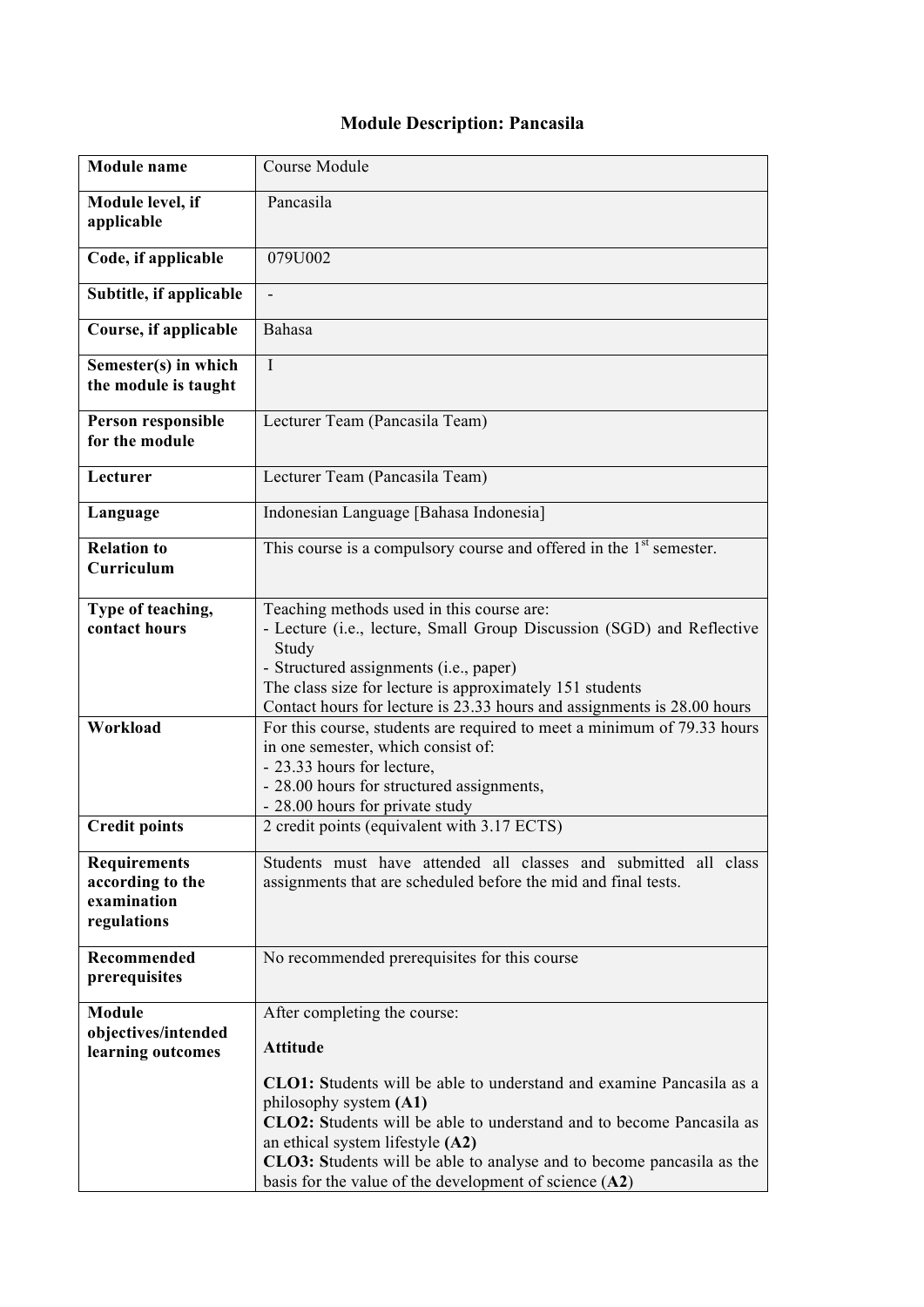| Content                    | Students will learn about:                                                                                                         |
|----------------------------|------------------------------------------------------------------------------------------------------------------------------------|
|                            | - Pancasila as philosophy system                                                                                                   |
|                            | - Pancasila as ethics system                                                                                                       |
|                            | - Pancasila as the basis for development of science                                                                                |
| <b>Forms of Assessment</b> | - Structured assignments (paper): 10%                                                                                              |
|                            | - Individual and group presentation: 20%                                                                                           |
|                            | - Written exam: 60%                                                                                                                |
|                            | - Class attendance and participation: 10%                                                                                          |
| <b>Study and</b>           | <b>Study and examination requirements:</b>                                                                                         |
| examination                | - Students must attend 15 minutes before the class starts.                                                                         |
| requirements and           | - Students must switch off all electronic devices.                                                                                 |
| forms of                   | - Students must inform the lecturer if they will not attend the class due                                                          |
| examination                | to sickness, etc.                                                                                                                  |
|                            | - Students must submitall class assignments before the deadline.                                                                   |
|                            | - Students must attend the exam to get final grade.                                                                                |
|                            | Form of examination:                                                                                                               |
|                            | Written exam: paper<br>Video and PowerPoint Presentation.                                                                          |
| Media employed             |                                                                                                                                    |
| <b>Reading list</b>        | Abdulgani, Roeslan, 1993, Pengembangan Pancasila di Indonesia,<br>1.                                                               |
|                            | Yayasan Idayu, Jakarta.                                                                                                            |
|                            | Ali, As'ad Said, 2009, Negara Pancasila Jalan Kemaslahatan<br>2.                                                                   |
|                            | Berbangsa, Pustaka LP3ES, Jakarta.<br>Anshari, Endang Saifuddin, 1981, Piagam Jakarta 22 Juni 1945 dan<br>3.                       |
|                            | Sejarah Konsensus Nasional antara Nasionalis Islam dan Nasionalis                                                                  |
|                            | "Sekular" tentang Dasar Negara Republik Indonesia 1945-1959,                                                                       |
|                            | Pustaka-Perpustakaan Salman ITB, Bandung.                                                                                          |
|                            | 4. Badan Pembinaan Pendidikan Pelaksanaan Pedoman Penghayatan                                                                      |
|                            | dan Pengamalan Pancasila, 1994, Bahan Penataran P-4, Pancasila/P-<br>4, BP-7 Pusat, Jakarta.                                       |
|                            | Bahar, Safroedin, 1995, Risalah Sidang Badan Penyelidik Usaha-<br>5.                                                               |
|                            | Usaha Persiapan Kemerdekaan Indonesia (BPUPKI), Panitia                                                                            |
|                            | Persiapan Kemerdekaan Indonesia (PPKI) 28 Mei 1945-22 Agustus                                                                      |
|                            | 1945, Sekretariat Negara Republik Indonesia, Jakarta.                                                                              |
|                            | Darmodihardjo, D dkk., 1991, Santiaji Pancasila Edisi Revisi, Usaha<br>6.                                                          |
|                            | Nasional, Surabaya.                                                                                                                |
|                            | 7. Dodo, Surono dan Endah. (2010). Konsistensi Nilai-Nilai Pancasila<br>dalam UUD 1945 dan Implementasinya, PSP-Press, Yogyakarta. |
|                            | Hidayat, Arief (2012), "Negara Hukum Pancasila (Suatu Model Ideal<br>8.                                                            |
|                            | Penyelenggaraan Negara Hukum", Makalah pada Kongres Pancasila                                                                      |
|                            | IV di UGM Yogyakarta tanggal 31 Mei-1 Juni 2012.                                                                                   |
|                            | 9. Ismaun, 1981, Tinjauan Pancasila: Dasar Filsafat Negara Republik                                                                |
|                            | Indonesia, Carya Remadja, Bandung.                                                                                                 |
|                            | 10. Kaelan, 2010, Pendidikan Pancasila, Paradigma, Yogyakarta.                                                                     |
|                            | 11. _____, 2012, Problem Epistemologis Empat Pilar Berbangsa dan<br>Bernegara, Paradigma, Yogyakarta.                              |
|                            | 12. Latif, Yudi, 2011, Negara Paripurna: Historisitas, Rasionalitas dan                                                            |
|                            | Aktualitas Pancasila, PT Gramedia Pustaka Utama, Jakarta.                                                                          |
|                            | 13. MD, Moh. Mahfud, 2011, "Implementasi Nilai-nilai Pancasila                                                                     |
|                            | dalam Menegakkan Konstitusionalitas Indonesia", Makalah pada                                                                       |
|                            | Sarasehan Nasional 2011 di Universitas Gajah Mada Yogyakarta                                                                       |
|                            | tanggal 2-3 Mei 2011.                                                                                                              |
|                            | 14. Notosusanto, Nugroho, 1981, Proses Perumusan Pancasila Dasar                                                                   |
|                            | Negara, PN Balai Pustaka, Jakarta.                                                                                                 |